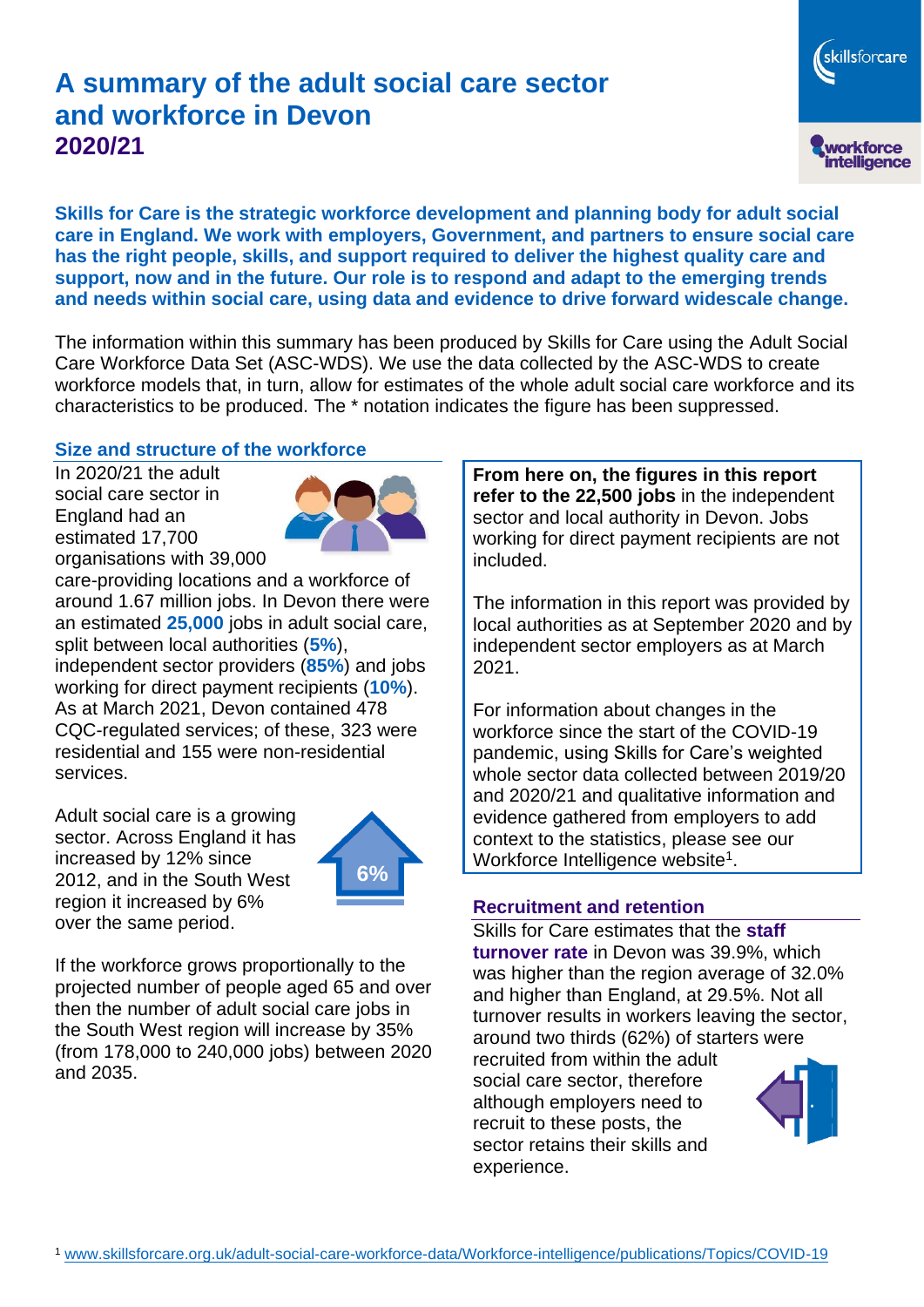Adult social care has an experienced 'core' of workers. Workers in Devon had on average **9.6 years of experience in the sector** and 78% of the workforce had been working in the sector for at least three years.

Using both workforce intelligence evidence and our links with employers and stakeholders across England, we know that recruitment and retention is one of the largest issues faced by employers. We have many resources and tools available to help, for example the 'Values-based recruitment and retention toolkit'<sup>2</sup> and 'Seeing potential: widen your talent pool'. <sup>3</sup> For more information please visit: [www.skillsforcare.org.uk/recruitment-retention](http://www.skillsforcare.org.uk/recruitment-retention)

### **Employment information**

We estimate Devon had **22,500** adult social care jobs employed in the local authority and independent sectors. These included 2,000 managerial roles, 750 regulated professionals, 16,500 direct care (including 13,500 care workers), and 3,200 other-non-care proving roles.

The average number of **sickness days** taken in the last year in Devon was 7.6, (9.4 in South West and 9.5 across England). With an estimated directly employed workforce of 20,500, this would mean employers in Devon lost approximately **154,000 days to sickness in 2020/21**. In England levels of staff sickness have nearly doubled over the course of the pandemic between 2019/20 and 2020/21, in total around 6 million extra days were lost to sickness than in the year before.

Less than a quarter (19%) of the workforce in Devon were on zero-hours contracts. Around a half (49%) of the workforce usually worked full-time hours and 51% were part-time.

### **Chart 1. Proportion of workers on zero hours contracts by area**

**England** South West Devon



### **Workforce demographics**

The majority (81%) of the workforce in Devon were female, and the average age was 43.9 years old. Workers aged 24 and



under made up 11% of the workforce and workers aged over 55 represented 29%. Given this age profile approximately 6,500 people will be reaching retirement age in the next 10 years.

Nationality varied by region, in England 83% of the workforce identified as British, while in the South West region this was 86%. An estimated 90% of the workforce in Devon identified as British, 6% identified as of an EU nationality and 4% a non-EU nationality, therefore there was a similar reliance on EU and non-EU workers.

### **Pay**



Table 1 shows the full-time equivalent annual or hourly pay rate of selected job roles in Devon (area), South West (region) and England. All figures

represent the independent sector as at March 2021, except social workers which represent the local authority sector as at September 2020. At the time of analysis, the National Living Wage was £8.72.

#### **Table 1. Average pay rate of selected job roles by area**

|                                 | <b>England</b> | <b>Region</b> | Area    |
|---------------------------------|----------------|---------------|---------|
| Full-time equivalent annual pay |                |               |         |
| Social Worker <sup>t</sup>      | £37,100        | £35,800       | £39,600 |
| Registered nurse                | £33,600        | £34,300       | £34,200 |
| Hourly pay                      |                |               |         |
| National Living<br>Wage         | £8.72          | £8.72         | £8.72   |
| Senior care worker              | £10.00         | £10.06        | £9.98   |
| Care worker                     | £9.29          | £9.30         | £9.28   |
| Support and<br>outreach         | £9.53          | £9.60         | £9.41   |

†Local authority social workers only.

Please note that pay varies by sector, with local authority pay generally being higher than independent sector pay.

[www.skillsforcare.org.uk/vba](http://www.skillsforcare.org.uk/vba)